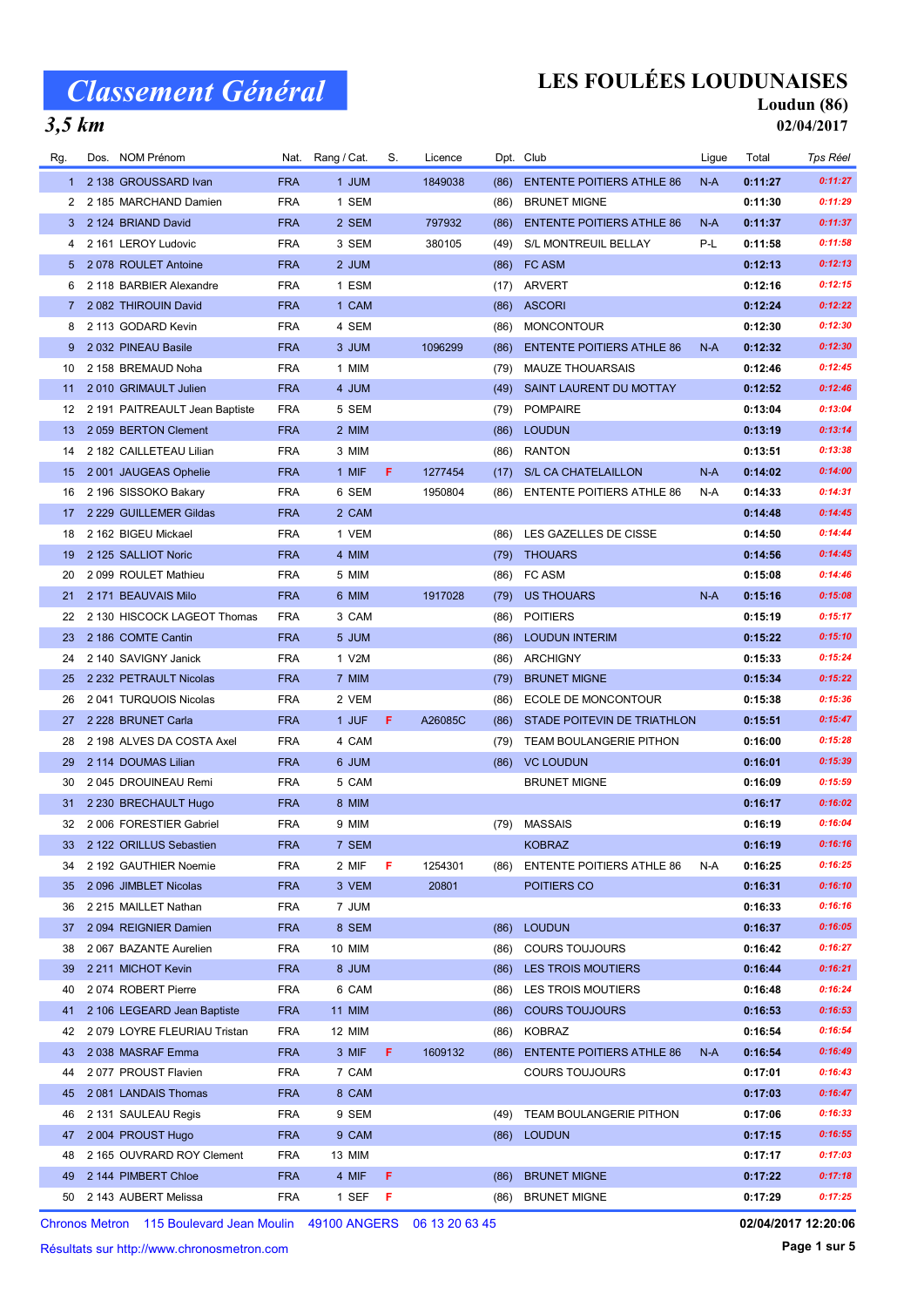$3,5$  km

#### LES FOULÉES LOUDUNAISES

#### Loudun (86)

02/04/2017

| Rg. | Dos. NOM Prénom            |            | Nat. Rang / Cat.   | S. | Licence   |      | Dpt. Club                        | Ligue | Total   | <b>Tps Réel</b> |
|-----|----------------------------|------------|--------------------|----|-----------|------|----------------------------------|-------|---------|-----------------|
| 51  | 2026 HERBAULT Alice        | <b>FRA</b> | 2 JUF              | F. |           | (86) | <b>LOUDUN</b>                    |       | 0:17:38 | 0:17:38         |
| 52  | 2 159 SIMONNEAU Elvis      | <b>FRA</b> | 2 V2M              |    |           | (86) | <b>LOUDUN</b>                    |       | 0:17:40 | 0:17:00         |
| 53  | 2061 GOURMAUD Theo         | <b>FRA</b> | <b>14 MIM</b>      |    | 206540006 |      | (86) AS CHAVAGNES                |       | 0:17:55 | 0:17:31         |
| 54  | 2 200 PINEAU Alexis        | <b>FRA</b> | 15 MIM             |    | 206540043 |      | AS CHAVAGNES                     |       | 0:17:55 | 0:17:31         |
| 55  | 2 120 MICHOT Axel          | <b>FRA</b> | <b>16 MIM</b>      |    | 206540039 | (86) | <b>AS CHAVAGNES</b>              |       | 0:18:00 | 0:17:34         |
| 56  | 2 104 TAULELLE Lucie       | <b>FRA</b> | 5 MIF              | F  |           |      |                                  |       | 0:18:04 | 0:17:32         |
| 57  | 2 035 GERONA Jean Claude   | <b>FRA</b> | 3 V2M              |    |           |      |                                  |       | 0:18:11 | 0:18:01         |
| 58  | 2017 PENOT Timon           | <b>FRA</b> | 17 MIM             |    |           | (86) | <b>BEUXES</b>                    |       | 0:18:15 | 0:17:51         |
| 59  | 2 180 RENEAUME Perrine     | <b>FRA</b> | 3 JUF              | F  |           | (86) | ST JEAN DE SAUVES                |       | 0:18:19 | 0:18:11         |
| 60  | 2 227 GIRAULT Nicolas      | <b>FRA</b> | 10 SEM             |    |           | (86) | <b>CO ENTREPRENEURS</b>          |       | 0:18:19 | 0:18:11         |
| 61  | 2086 JOUANNO Laurent       | <b>FRA</b> | 4 VEM              |    |           |      | <b>MANIP</b>                     |       | 0:18:19 | 0:18:19         |
| 62  | 2 169 DA SILVA Elisa       | <b>FRA</b> | 6 MIF              | F  | 1930633   | (79) | US THOUARS                       | N-A   | 0:18:20 | 0:18:12         |
| 63  | 2 065 BLANCHARD Charline   | <b>FRA</b> | 7 MIF              | F. |           | (86) | <b>ECOLE DE MONCONTOUR</b>       |       | 0:18:21 | 0:18:14         |
| 64  | 2 105 BERTRAND Antonin     | <b>FRA</b> | <b>18 MIM</b>      |    |           | (49) | ST HILAIRE ST FLORENT            |       | 0:18:22 | 0:18:07         |
| 65  | 2 231 BERTRAND Raphael     | <b>FRA</b> | 5 VEM              |    |           |      |                                  |       | 0:18:22 | 0:18:07         |
| 66  | 2 175 MALPAUX Jennifer     | <b>FRA</b> | 2 SEF              | F  |           | (86) | <b>LOUDUN</b>                    |       | 0:18:25 | 0:18:07         |
| 67  | 2 063 MALBRAND Colin       | <b>FRA</b> | <b>19 MIM</b>      |    | 206540020 |      | (86) AS CHAVAGNES                |       | 0:18:27 | 0:18:05         |
| 68  | 2 117 BONNET Noa           | <b>FRA</b> | 20 MIM             |    |           | (86) | <b>LOUDUN</b>                    |       | 0:18:27 | 0:18:05         |
| 69  | 2024 BUISSON Vincent       | <b>FRA</b> | 6 VEM              |    |           |      | <b>ACDC DESCARTES</b>            |       | 0:18:32 | 0:18:21         |
| 70  | 2 058 BLANCHIN Jerome      | <b>FRA</b> | 7 VEM              |    |           | (86) | <b>LOUDUN</b>                    |       | 0:18:33 | 0:18:22         |
| 71  | 2 170 MARTIN Caroline      | <b>FRA</b> | 8 MIF              | F  | 1826748   | (79) | <b>US THOUARS</b>                | $N-A$ | 0:18:43 | 0:18:35         |
| 72  | 2 080 GUILBAULT Alain      | <b>FRA</b> | 4 V2M              |    |           | (86) | <b>LOUDUN</b>                    |       | 0:18:46 | 0:18:46         |
| 73  | 2 177 DAVID Valentine      | <b>FRA</b> | 4 JUF              | F. |           | (79) | <b>SAINTE VERGE</b>              |       | 0:18:49 | 0:18:28         |
| 74  | 2 193 ROULLEAU Mathieu     | <b>FRA</b> | 11 SEM             |    |           |      | <b>CENTER PARCS</b>              |       | 0:18:54 | 0:18:36         |
| 75  | 2019 BAUDU Jean Paul       | <b>FRA</b> | 1 V3M              |    |           | (86) | <b>LOUDUN</b>                    |       | 0:19:01 | 0:18:48         |
| 76  | 2083 THIROUIN Aude         | <b>FRA</b> | 9 MIF              | F  | 1792450   | (86) | <b>ENTENTE POITIERS ATHLE 86</b> | N-A   | 0:19:15 | 0:19:07         |
| 77  | 2 132 ALLORY Fanny         | <b>FRA</b> | 3 SEF              | F  |           | (79) | <b>SAINTE VERGE</b>              |       | 0:19:19 | 0:19:10         |
| 78  | 2 213 PETIT Nancy          | <b>FRA</b> | 4 SEF              | F  |           | (86) | <b>LOUDUN</b>                    |       | 0:19:20 | 0:19:04         |
| 79  | 2 054 GUILLOTEAU Sylvain   | <b>FRA</b> | 12 SEM             |    |           |      | <b>LECLERC</b>                   |       | 0:19:23 | 0:18:54         |
| 80  | 2 036 BACHELIER Mylene     | <b>FRA</b> | 1 V <sub>2</sub> F | F  |           | (86) | <b>VIENNE BIATHLON</b>           |       | 0:19:29 | 0:19:02         |
| 81  | 2 183 LEMOINE Oceane       | <b>FRA</b> | <b>10 MIF</b>      | F  | 079009    | (79) | US THOUARS                       |       | 0:19:37 | 0:19:28         |
| 82  | 2 005 GESLIN Alice         | <b>FRA</b> | 5 JUF              | F  |           | (86) | <b>LOUDUN</b>                    |       | 0:19:38 | 0:19:22         |
| 83  | 2 128 CARUHEL Gregoire     | <b>FRA</b> | <b>13 SEM</b>      |    |           |      | (93) CENTER PARCS                |       | 0:19:54 | 0:19:28         |
| 84  | 2 226 JULIA Florent        | <b>FRA</b> | 14 SEM             |    |           | (86) | <b>CENTER PARCS</b>              |       | 0:19:54 | 0:19:31         |
| 85  | 2 214 JUTEAU Quentin       | <b>FRA</b> | 10 CAM             |    |           |      |                                  |       | 0:20:01 | 0:19:44         |
| 86  | 2076 MORIN Claire          | <b>FRA</b> | 5 SEF              | F. |           | (86) | VOLLEY CLUB DE LOUDUN SECT       |       | 0:20:08 | 0:19:46         |
| 87  | 2002 COUET Audrey          | <b>FRA</b> | 1 CAF              | F  |           | (86) | <b>LOUDUN</b>                    |       | 0:20:10 | 0:19:56         |
| 88  | 2015 REVEREAULT Jacques    | <b>FRA</b> | 2 V3M              |    |           | (86) | <b>LOUDUN</b>                    |       | 0:20:25 | 0:20:16         |
| 89  | 2 121 ORILLUS Laetitia     | <b>FRA</b> | 6 SEF              | F  |           |      | <b>KOBRAZ</b>                    |       | 0:20:26 | 0:19:55         |
| 90  | 2 146 KUZIW Valentin       | <b>FRA</b> | 2 ESM              |    |           | (86) | SAMMARCOLLES                     |       | 0:20:29 | 0:20:00         |
| 91  | 2 145 KUZIW Emma           | <b>FRA</b> | 2 CAF              | F  |           | (86) | <b>SAMMARCOLLES</b>              |       | 0:20:29 | 0:20:00         |
| 92  | 2 197 PITHON Nicolas       | <b>FRA</b> | 15 SEM             |    |           | (86) | TEAM BOULANGERIE PITHON          |       | 0:20:31 | 0:20:00         |
| 93  | 2 066 BOURREAU Linda       | <b>FRA</b> | 1 VEF              | F  |           | (86) | <b>COURS TOUJOURS</b>            |       | 0:20:34 | 0:20:20         |
| 94  | 2 084 JEANNEAU Adeline     | <b>FRA</b> | 7 SEF              | F  |           | (86) | <b>SCORBE CLAIRVAUX</b>          |       | 0:20:35 | 0:20:02         |
| 95  | 2 201 THIBAULT Audrey      | <b>FRA</b> | 8 SEF              | F  |           | (86) | Salon jean marc joubert          |       | 0:20:49 | 0:20:49         |
| 96  | 2 210 CHAUFOURNIER Franck  | <b>FRA</b> | 8 VEM              |    |           | (79) | <b>ALEX EMATEK</b>               |       | 0:20:59 | 0:20:43         |
| 97  | 2 127 BRUNET Marjolaine    | <b>FRA</b> | 3 CAF              | F  |           | (86) | <b>CURCAY SUR DIVE</b>           |       | 0:21:01 | 0:20:33         |
| 98  | 2 184 LESOEUR Vanina       | <b>FRA</b> | 9 SEF              | F  |           | (86) | CHATELLERAULT                    |       | 0:21:02 | 0:20:38         |
| 99  | 2 181 METAIS Pascal        | <b>FRA</b> | 9 VEM              |    |           |      | <b>MANIP</b>                     |       | 0:21:03 | 0:20:56         |
|     | 100 2 190 MARY Jean Claude | <b>FRA</b> | 3 V3M              |    |           | (37) | DROIT SAVOIR DES ENFANTS D       |       | 0:21:05 | 0:20:24         |

Chronos Metron 115 Boulevard Jean Moulin 49100 ANGERS 06 13 20 63 45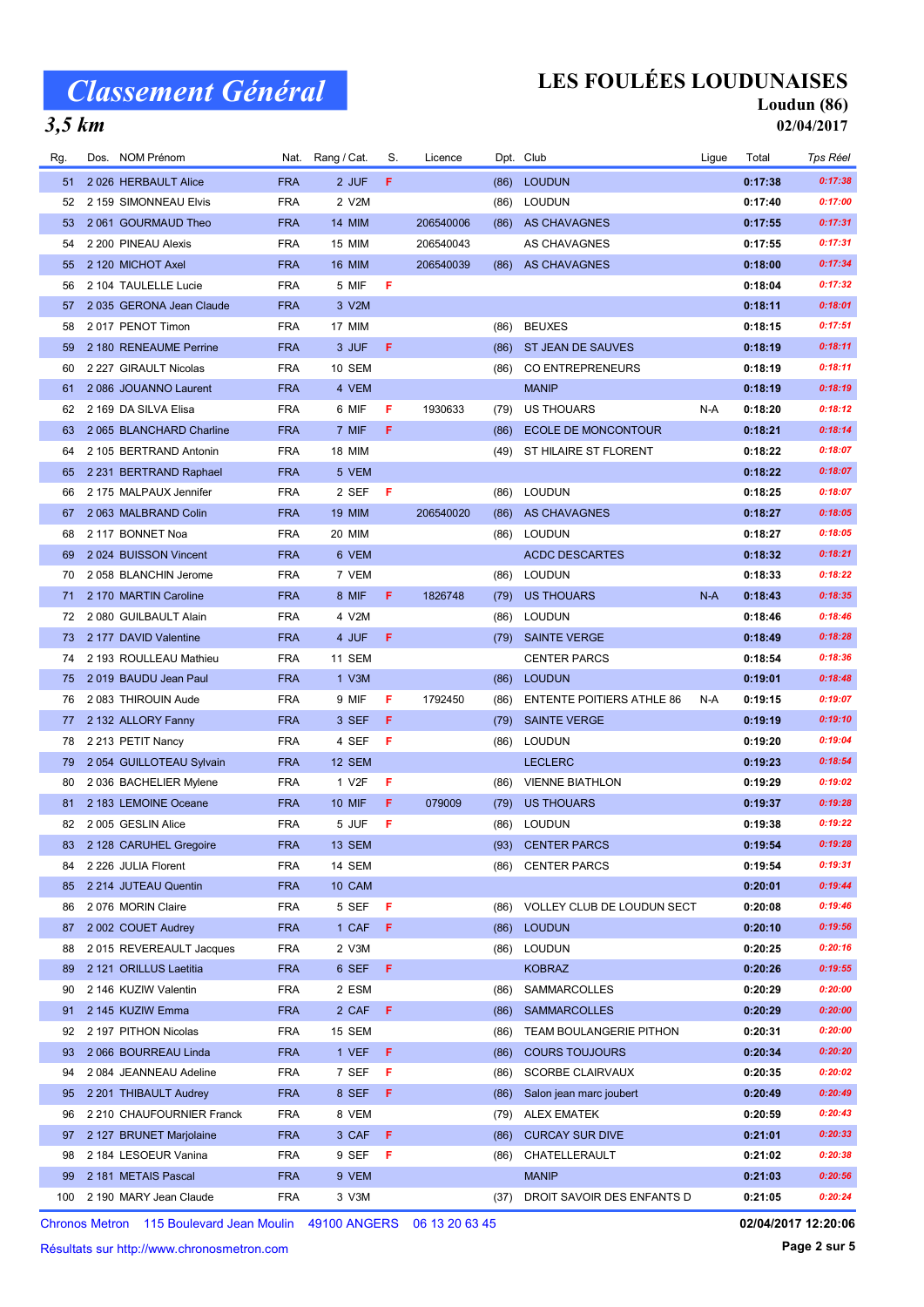#### LES FOULÉES LOUDUNAISES

Nat. Rang / Cat. S. Licence Dpt. Club and the Suite of Ligue Total Tps Réel

#### Loudun (86) 02/04/2017

#### $3,5$  km

| 103 | 2051 RAVION Sonia                                                    | <b>FRA</b> | 3 VEF              | F   |         |            | <b>LECLERC</b>                   | 0:21:19 | 0:20:52             |
|-----|----------------------------------------------------------------------|------------|--------------------|-----|---------|------------|----------------------------------|---------|---------------------|
| 104 | 2 133 RENARD Coline                                                  | <b>FRA</b> | 6 JUF              | F   |         | (86)       | <b>POMPIERS</b>                  | 0:21:19 | 0:21:14             |
| 105 | 2 188 CARRE Lea                                                      | <b>FRA</b> | <b>11 SEF</b>      | F   |         | (79)       | SAINT CYR LA LANDE               | 0:21:27 | 0:21:16             |
| 106 | 2 112 REIGNIER Lucie                                                 | <b>FRA</b> | 12 SEF             | F   |         | (86)       | CGL                              | 0:21:29 | 0:21:01             |
| 107 | 2 123 GAUTREAU Roselyne                                              | <b>FRA</b> | 4 VEF              | F   |         | (86)       | <b>REGARDS D ENFANTS</b>         | 0:21:32 | 0:21:05             |
| 108 | 2 119 BARBIER Constance                                              | <b>FRA</b> | 7 JUF              | F   |         | (86)       | NIEUIL L ESPOIR                  | 0:21:33 | 0:21:10             |
| 109 | 2047 PLUME Frederic                                                  | <b>FRA</b> | 10 VEM             |     |         | (37)       | <b>LERNE</b>                     | 0:21:43 | 0:21:11             |
| 110 | 2039 RICHARD Samuel                                                  | <b>FRA</b> | 16 SEM             |     |         | (86)       | CGL                              | 0:21:44 | 0:21:14             |
| 111 | 2 147 CHANSAULT Cyril                                                | <b>FRA</b> | 17 SEM             |     |         | (79) CGL   |                                  | 0:21:48 | 0:21:05             |
| 112 | 2 207 BALADINE Charlene                                              | <b>FRA</b> | 13 SEF             | -F  |         |            | <b>ALEX EMATEK</b>               | 0:21:51 | 0:21:36             |
| 113 | 2 155 PRUNIER Emilie                                                 | <b>FRA</b> | <b>14 SEF</b>      | F.  | A94541C | (79)       | <b>BRUNET MIGNE</b>              | 0:21:51 | 0:21:19             |
| 114 | 2 174 DANIEAU Oceane                                                 | <b>FRA</b> | 4 CAF              | -F  |         | (86)       | <b>MOUTERRE SILLY</b>            | 0:21:57 | 0:21:49             |
| 115 | 2 107 BANDRY Jean Noel                                               | <b>FRA</b> | 11 VEM             |     |         |            | $(87)$ ISLE                      | 0:21:59 | 0:21:26             |
| 116 | 2055 TROCHON Lea                                                     | <b>FRA</b> | 15 SEF             | -F  |         |            |                                  | 0:22:04 | 0:22:04             |
| 117 | 2 142 HAMET Christelle                                               | <b>FRA</b> | <b>16 SEF</b>      | F   |         |            |                                  | 0:22:05 | 0:21:38             |
| 118 | 2 173 RICHARD Manon                                                  | <b>FRA</b> | 5 CAF              | F   |         | (86)       | <b>LOUDUN</b>                    | 0:22:06 | 0:21:58             |
| 119 | 2 179 BOISDY Elodie                                                  | <b>FRA</b> | 17 SEF             | F   |         | $(37)$ CGL |                                  | 0:22:11 | 0:21:28             |
| 120 | 2046 SEDDAK Ibrahim                                                  | <b>FRA</b> | 11 CAM             |     |         |            |                                  | 0:22:15 | 0:22:08             |
| 121 | 2043 ROYER Sandrine                                                  | <b>FRA</b> | <b>19 SEF</b>      | F   |         | (41)       | <b>SOS PREMA</b>                 | 0:22:16 | 0:22:01             |
| 122 | 2044 COMOLE ROYER Anne Sophie FRA                                    |            | 18 SEF             | F   |         | (86)       | <b>SOS PREMA</b>                 | 0:22:16 | 0:22:01             |
| 123 | 2 085 BIDAUD Viviane                                                 | <b>FRA</b> | 2 V <sub>2</sub> F | F   |         |            |                                  | 0:22:30 | 0:21:52             |
| 124 | 2052 CAILLETEAU GODRIE Stephan FRA                                   |            | 20 SEF             | F   |         |            | <b>LECLERC</b>                   | 0:22:31 | 0:22:04             |
| 125 | 2011 POISAY Claire                                                   | <b>FRA</b> | 21 SEF             | F   |         |            |                                  | 0:22:31 | 0:22:21             |
| 126 | 2 199 YVON Emilie                                                    | <b>FRA</b> | 6 CAF              | F   |         | (86)       | TEAM BOULANGERIE PITHON          | 0:22:32 | 0:22:00             |
| 127 | 2 116 GERARD Magali                                                  | <b>FRA</b> | 5 VEF              | F   |         |            | <b>BRUNET MIGNE</b>              | 0:22:35 | 0:22:23             |
| 128 | 2097 ROUX Fabienne                                                   | <b>FRA</b> | 3 V <sub>2</sub> F | F   |         |            |                                  | 0:22:43 | 0:22:05             |
| 129 | 2 009 PROUST Cedric                                                  | <b>FRA</b> | <b>18 SEM</b>      |     |         | (86)       | <b>ECOLE DE MONCONTOUR</b>       | 0:22:50 | 0:22:32             |
| 130 | 2 048 JACQUEMIN Jerome                                               | <b>FRA</b> | <b>19 SEM</b>      |     |         | (86)       | ECOLE DE MONCONTOUR              | 0:22:50 | 0:22:32             |
| 131 | 2034 ROULON Emmanuel                                                 | <b>FRA</b> | 12 VEM             |     |         | (86)       | ECOLE DE MONCONTOUR              | 0:22:50 | 0:22:33             |
| 132 | 2072 COACOLO Mael                                                    | <b>FRA</b> | 21 MIM             |     |         | (86)       | LOUDUN                           | 0:22:54 | 0:22:19             |
| 133 | 2050 CHESSERON Maeva                                                 | <b>FRA</b> | <b>22 SEF</b>      | F   |         |            | <b>LECLERC</b>                   | 0:22:54 | 0:22:27             |
| 134 | 2012 RAMBAULT Amandine                                               | <b>FRA</b> | 23 SEF             | -F  |         | (86)       | <b>MESSEME</b>                   | 0:22:55 | 0:22:45             |
| 135 | 2 037 JIMBLET Caroline                                               | <b>FRA</b> | 1 ESF              | F   |         |            | Pharmacie du bon endroit         | 0:23:00 | 0:22:28             |
| 136 | 2 129 DEVANNE Sonia                                                  | <b>FRA</b> | 24 SEF             | F   |         | (79)       | <b>LOUDUN INTERIM</b>            | 0:23:05 | 0:22:26             |
| 137 | 2 027 CAQUINEAU Marc                                                 | <b>FRA</b> | 4 V3M              |     |         | (85)       | <b>ECOLE DE MONCONTOUR</b>       | 0:23:10 | 0:22:51             |
| 138 | 2 003 PROUST Virginie                                                | <b>FRA</b> | 25 SEF             | -F  |         | (86)       | <b>LOUDUN</b>                    | 0:23:12 | 0:22:52             |
| 139 | 2 007 GANDIER Christelle                                             | <b>FRA</b> | 6 VEF              | F   |         | (86)       | <b>BEUXES</b>                    | 0:23:12 | 0:22:52             |
| 140 | 2 100 FLEURIAU Elodie                                                | <b>FRA</b> | 7 VEF              | F   |         | (86)       | <b>KOBRAZ</b>                    | 0:23:15 | 0:22:44             |
| 141 | 2 156 GIANSANTI Laurent                                              | <b>FRA</b> | 5 V2M              |     |         |            | <b>GIANSANTI SAS</b>             | 0:23:16 | 0:22:44             |
| 142 | 2 108 SENNECHEAU Linda                                               | <b>FRA</b> | 8 VEF              | - F |         | (86)       | KOBRAZ                           | 0:23:30 | 0:22:57             |
| 143 | 2 203 BILLAUD Joseph                                                 | <b>FRA</b> | 5 V3M              |     |         | (86)       | <b>LOUDUN</b>                    | 0:23:31 | 0:23:24             |
| 144 | 2 208 PICARD Anais                                                   | <b>FRA</b> | 26 SEF             | F   |         |            | (37) ALEX EMATEK                 | 0:23:32 | 0:23:17             |
| 145 | 2049 PIMBERT Pauline                                                 | <b>FRA</b> | 27 SEF             | F   |         |            | <b>LECLERC</b>                   | 0:23:34 | 0:23:09             |
| 146 | 2 135 MOUTAULT Delphine                                              | <b>FRA</b> | 28 SEF             | F   |         | (86)       | ELIS                             | 0:23:36 | 0:23:02             |
| 147 | 2025 BUISSON Natacha                                                 | <b>FRA</b> | 9 VEF              | F   |         |            | <b>ACDC DESCARTES</b>            | 0:23:40 | 0:23:29             |
| 148 | 2 206 RAIMBEAULT Cecilia                                             | <b>FRA</b> | 2 ESF              | F   |         | (79)       | <b>ALEX EMATEK</b>               | 0:23:42 | 0:23:27             |
| 149 | 2 166 LECOEUR Romane                                                 | <b>FRA</b> | 7 CAF              | F.  | 638310  | (86)       | POITIERS ETUDIANTS CLUB (LOI N-A | 0:23:51 | 0:23:23             |
| 150 | 2 209 LIBERGE Justine                                                | <b>FRA</b> | 29 SEF             | F   |         |            | (86) ALEX EMATEK                 | 0:23:58 | 0:23:43             |
|     | Chronos Metron 115 Boulevard Jean Moulin 49100 ANGERS 06 13 20 63 45 |            |                    |     |         |            |                                  |         | 02/04/2017 12:20:07 |

Rg. Dos. NOM Prénom **Mat. Rang / Cat. S. Licence** Dpt. Club

Chronos Metron 115 Boulevard Jean Moulin 49100 ANGERS 06 13 20 63 45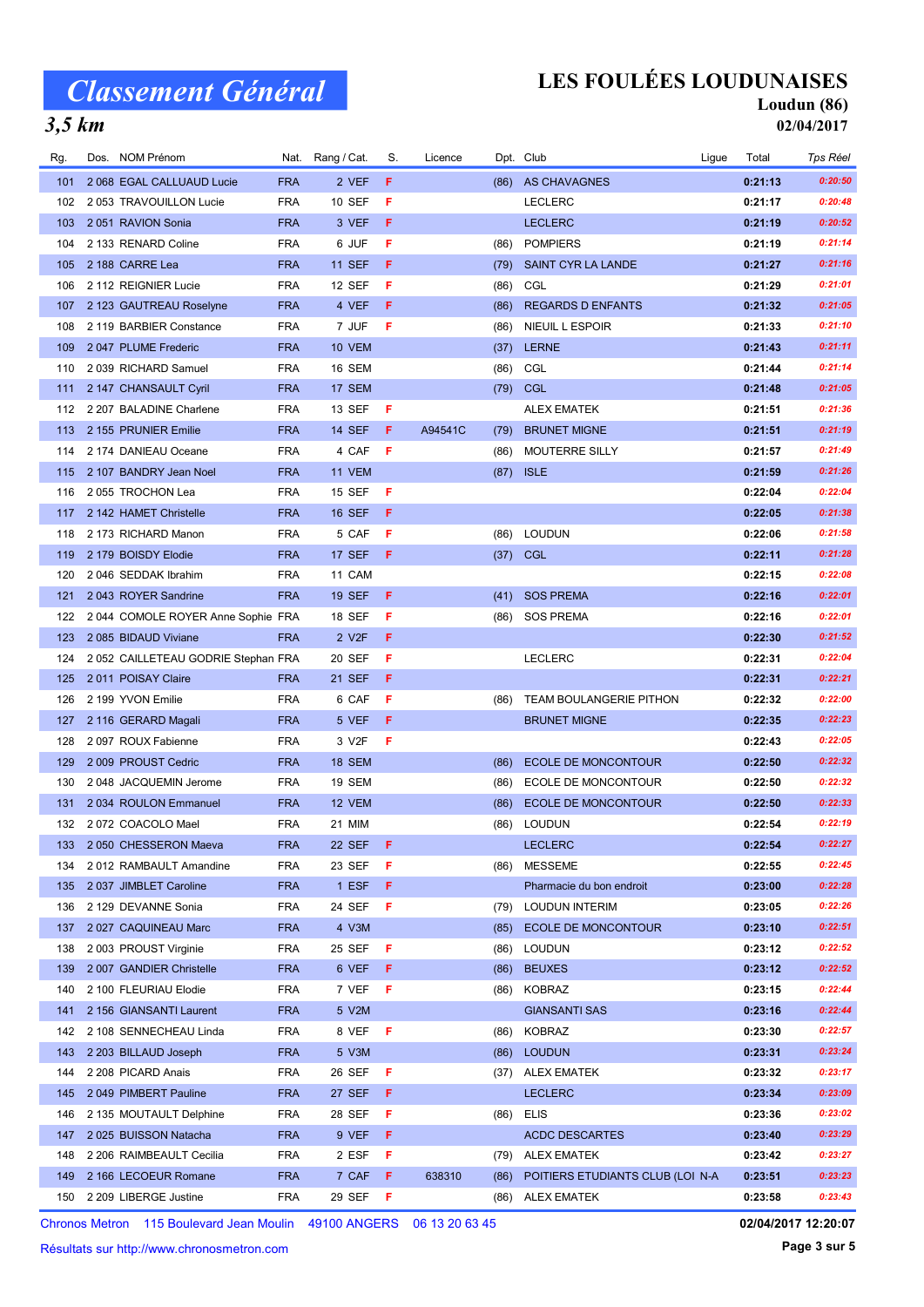$3,5$  km

#### LES FOULÉES LOUDUNAISES

#### Loudun (86)

02/04/2017

| Rg. | Dos. NOM Prénom             | Nat.       | Rang / Cat.   | S. | Licence |      | Dpt. Club                      | Ligue | Total   | Tps Réel |
|-----|-----------------------------|------------|---------------|----|---------|------|--------------------------------|-------|---------|----------|
| 151 | 2 154 COUTEL Amandine       | <b>FRA</b> | <b>11 MIF</b> | F. |         | (86) | <b>FOOT LOUDUN</b>             |       | 0:24:06 | 0:23:28  |
| 152 | 2 151 PARDELINHA Tina       | <b>FRA</b> | 12 MIF        | F  |         | (86) | <b>FOOT LOUDUN</b>             |       | 0:24:06 | 0:23:27  |
| 153 | 2 149 MASSIN Lou            | <b>FRA</b> | <b>13 MIF</b> | F. |         | (86) | <b>LOUDUN</b>                  |       | 0:24:06 | 0:23:28  |
| 154 | 2 148 VOGUE Marie Charlotte | <b>FRA</b> | 8 JUF         | F  |         | (86) | FOOT LOUDUN                    |       | 0:24:06 | 0:23:27  |
| 155 | 2 212 MOYSE Manon           | <b>FRA</b> | 9 JUF         | F. |         | (86) | <b>LOUDUN</b>                  |       | 0:24:06 | 0:23:27  |
| 156 | 2 153 VERDIER Colyne        | <b>FRA</b> | 14 MIF        | F  |         | (86) | <b>FOOT LOUDUN</b>             |       | 0:24:06 | 0:23:28  |
| 157 | 2 152 LIBERGE Berenice      | <b>FRA</b> | 8 CAF         | F  |         | (86) | <b>FOOT LOUDUN</b>             |       | 0:24:06 | 0:23:28  |
| 158 | 2 164 PHELIPPON Beatrice    | <b>FRA</b> | 30 SEF        | F  |         | (86) | <b>CHABOURNAY</b>              |       | 0:24:17 | 0:23:47  |
| 159 | 2030 VANLITSENBURGH Maxime  | <b>FRA</b> | 20 SEM        |    |         | (37) | <b>CGL</b>                     |       | 0:24:23 | 0:23:47  |
| 160 | 2029 MEILLEAU Lea           | <b>FRA</b> | 3 ESF         | F  |         | (37) | CGL                            |       | 0:24:23 | 0:23:48  |
| 161 | 2 187 MOYSE Karine          | <b>FRA</b> | <b>10 VEF</b> | F. |         | (86) | <b>LOUDUN</b>                  |       | 0:24:25 | 0:24:07  |
| 162 | 2 163 MARTEAU Stephanie     | <b>FRA</b> | 31 SEF        | F  |         | (86) | <b>CHABOURNAY</b>              |       | 0:24:25 | 0:23:56  |
| 163 | 2 220 COCHARD Laure         | <b>FRA</b> | 32 SEF        | F  |         | (86) | <b>CGL</b>                     |       | 0:24:29 | 0:23:46  |
| 164 | 2 137 METOIS Martine        | <b>FRA</b> | <b>11 VEF</b> | F  |         | (86) | <b>ELIS</b>                    |       | 0:24:30 | 0:23:55  |
| 165 | 2 111 BERGERARD Monique     | <b>FRA</b> | 4 V2F         | F. |         | (37) | <b>JOUE LES TOURS</b>          |       | 0:24:40 | 0:23:55  |
| 166 | 2071 THIBAUDEAU Laura       | <b>FRA</b> | 9 CAF         | F  |         | (79) | <b>THOUARS</b>                 |       | 0:25:00 | 0:24:47  |
| 167 | 2 134 CHARRIER Christelle   | <b>FRA</b> | <b>12 VEF</b> | F  |         | (86) | <b>ELIS</b>                    |       | 0:25:03 | 0:25:03  |
| 168 | 2 031 AYRAULT Virginie      | <b>FRA</b> | 13 VEF        | F  |         | (86) | <b>POITIERS</b>                |       | 0:25:12 | 0:24:51  |
| 169 | 2 101 PADIOLLEAU Severine   | <b>FRA</b> | 33 SEF        | F. |         |      | (86) THURE                     |       | 0:25:12 | 0:24:52  |
| 170 | 2 205 MEUNIER Justine       | <b>FRA</b> | 10 JUF        | F  |         | (86) | <b>ALEX EMATEK</b>             |       | 0:25:13 | 0:24:57  |
| 171 | 2 102 PADIOLLEAU Benoit     | <b>FRA</b> | 13 VEM        |    |         | (86) | <b>THURE</b>                   |       | 0:25:14 | 0:24:54  |
| 172 | 2 219 PAPOT Eugenie         | <b>FRA</b> | 34 SEF        | F  |         | (86) | <b>POUANT</b>                  |       | 0:25:21 | 0:24:53  |
| 173 | 2087 BRAJEUL Stephanie      | <b>FRA</b> | <b>14 VEF</b> | F  |         |      | <b>MANIP</b>                   |       | 0:25:29 | 0:24:53  |
| 174 | 2088 BRAJEUL Jacky          | <b>FRA</b> | 14 VEM        |    |         |      | <b>MANIP</b>                   |       | 0:25:29 | 0:24:52  |
| 175 | 2 070 THIBAUDEAU Fabienne   | <b>FRA</b> | <b>15 VEF</b> | F  |         | (79) | <b>THOUARS</b>                 |       | 0:25:33 | 0:25:20  |
| 176 | 2 167 MONORY Marine         | <b>FRA</b> | 10 CAF        | F  |         |      |                                |       | 0:25:42 | 0:25:25  |
| 177 | 2 069 BUVRY Linda           | <b>FRA</b> | 35 SEF        | F. |         | (86) | <b>ARCAY</b>                   |       | 0:25:43 | 0:25:11  |
| 178 | 2 115 MISSONNIER Alexandra  | <b>FRA</b> | <b>16 VEF</b> | F  |         | (49) | MONTREUIL BELLAY               |       | 0:25:54 | 0:25:26  |
| 179 | 2 141 GELLY Elise           | <b>FRA</b> | 36 SEF        | F  |         |      |                                |       | 0:26:15 | 0:25:39  |
| 180 | 2 168 SAVIN Nicolas         | <b>FRA</b> | 15 VEM        |    |         | (86) | <b>POMPIERS</b>                |       | 0:26:17 | 0:26:11  |
| 181 | 2 103 YAR Aurelie           | <b>FRA</b> | 37 SEF        | F  |         | (49) | <b>MONTREUIL BELLAY</b>        |       | 0:26:17 | 0:25:50  |
| 182 | 2 218 GODEFRAY Virginie     | <b>FRA</b> | 38 SEF        | F  |         | (86) | <b>LOUDUN INTERIM</b>          |       | 0:26:22 | 0:25:45  |
| 183 | 2 109 REIGNIER Michael      | <b>FRA</b> | 16 VEM        |    |         |      | (86) CGL                       |       | 0:26:25 | 0:25:55  |
| 184 | 2023 JONOT Christelle       | <b>FRA</b> | 5 V2F         | F  |         |      | (86) WELDOM                    |       | 0:26:27 | 0:26:27  |
| 185 | 2095 DILLAY Frederique      | <b>FRA</b> | 17 VEF        | F  |         | (86) | <b>LOUDUN</b>                  |       | 0:26:30 | 0:26:01  |
| 186 | 2 136 BEAUSSIER Mai         | <b>FRA</b> | <b>18 VEF</b> | F  |         | (86) | <b>ELIS</b>                    |       | 0:26:37 | 0:26:01  |
| 187 | 2 176 BARATAUD Valerie      | <b>FRA</b> | <b>19 VEF</b> | F  |         | (86) | <b>MARTAIZE</b>                |       | 0:26:41 | 0:26:08  |
| 188 | 2 150 HUCHET Kelly          | <b>FRA</b> | 11 CAF        | F  |         | (86) | FOOT LOUDUN                    |       | 0:27:13 | 0:26:35  |
| 189 | 2028 VERRIER Anais          | <b>FRA</b> | 39 SEF        | F  |         | (86) | <b>ECOLE DE MONCONTOUR</b>     |       | 0:27:33 | 0:27:15  |
| 190 | 2008 PROUST Laetitia        | <b>FRA</b> | 40 SEF        | F  |         |      | ECOLE DE MONCONTOUR            |       | 0:27:33 | 0:27:16  |
| 191 | 2033 ROULON Celine          | <b>FRA</b> | 41 SEF        | F  |         | (86) | <b>ECOLE DE MONCONTOUR</b>     |       | 0:27:37 | 0:27:21  |
| 192 | 2 060 BIGOT Sandra          | <b>FRA</b> | 42 SEF        | F  |         | (49) | David et ses droles de dames   |       | 0:27:56 | 0:27:36  |
| 193 | 2075 BOYER Dorine           | <b>FRA</b> | 43 SEF        | F  |         | (86) | <b>LOUDUN</b>                  |       | 0:28:02 | 0:27:33  |
| 194 | 2073 COACOLO Floriane       | <b>FRA</b> | 12 CAF        | F  |         |      | (86) LOUDUN                    |       | 0:28:37 | 0:28:02  |
| 195 | 2 189 DUPUIS Emilie         | <b>FRA</b> | 44 SEF        | F. |         | (86) | <b>LOUDUN</b>                  |       | 0:28:37 | 0:28:04  |
| 196 | 2022 FONTAINE Florence      | <b>FRA</b> | 20 VEF        | F  |         | (86) | SAMMARCOLLES                   |       | 0:28:43 | 0:28:22  |
| 197 | 2016 PENOT Laurence         | <b>FRA</b> | <b>21 VEF</b> | F  |         | (86) | <b>BEUXES</b>                  |       | 0:28:58 | 0:28:36  |
| 198 | 2 040 LEFEBVRE Katia        | <b>FRA</b> | 45 SEF        | F  | 1474501 | (49) | AS CULTURELLE VERRIE ROU M P-L |       | 0:29:15 | 0:28:45  |
| 199 | 2064 POINT Anne Laure       | <b>FRA</b> | 6 V2F         | F. |         | (86) | <b>LOUDUN</b>                  |       | 0:30:44 | 0:30:30  |
|     | 200 2 057 BACLE Regis       | <b>FRA</b> | 6 V2M         |    |         |      | (86) VILLE DE LOUDUN           |       | 0:31:59 | 0:31:13  |
|     |                             |            |               |    |         |      |                                |       |         |          |

Chronos Metron 115 Boulevard Jean Moulin 49100 ANGERS 06 13 20 63 45